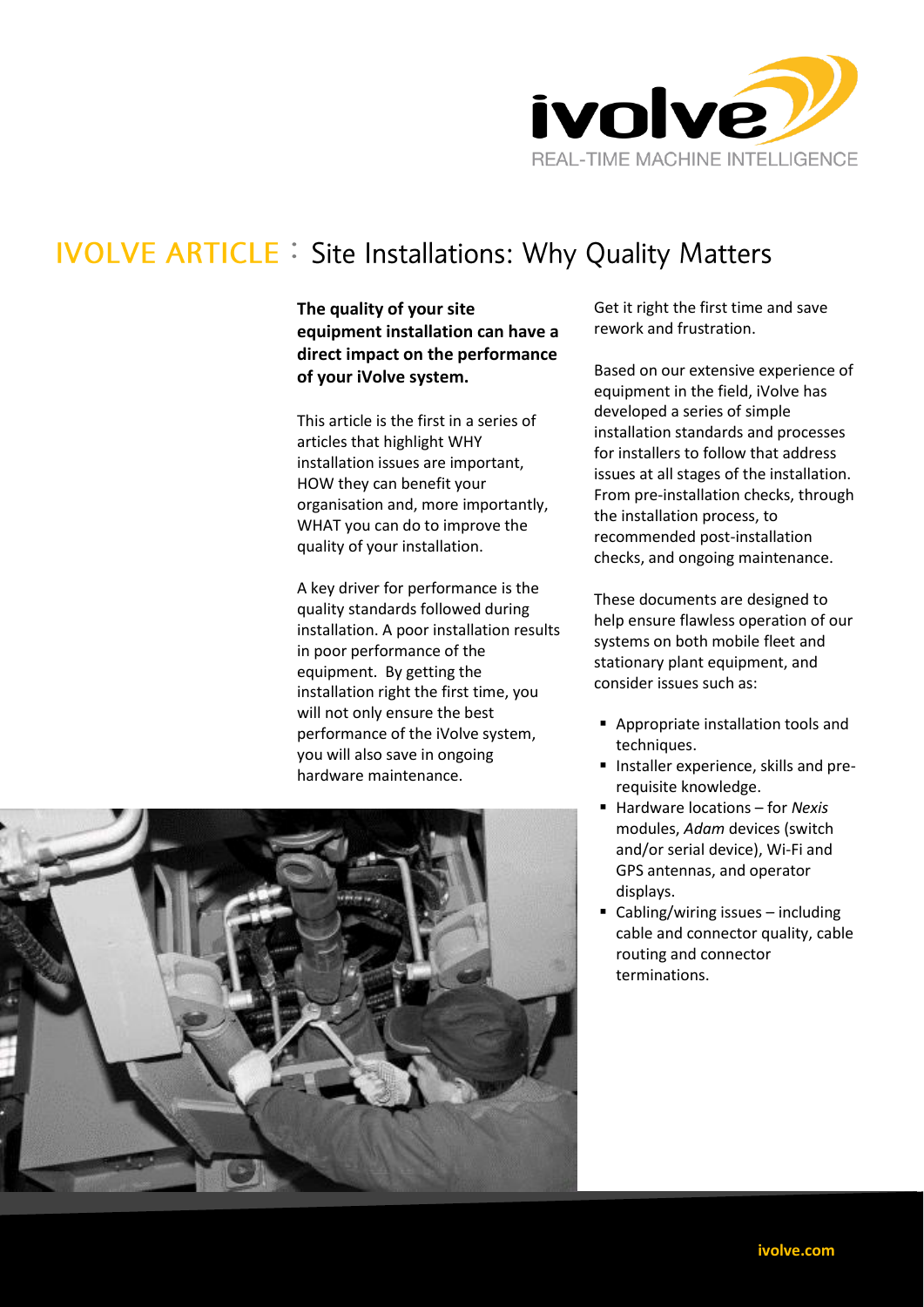

# **ARTICLE 1:**

# **HARDWARE LOCATIONS**

*The following sections outline some practical considerations to take into account when installing iVolve equipment.* 

### *Nexis:*

An installer must always carefully consider the location of the *Nexis* device as the system operation can be influenced by factors including:

- Wiring difficult-to-access power, difficult or no access to on-board OEM system, causing intermittent operations of the system;
- Antenna/GPS cables connecting to modules at improper angles can cause pulling, pushing, pressure on the connectors, which can result in sub-par connectivity and limited or no GPS signal.
- Maintenance ease of access for maintenance personnel to repair, replace or restart/reconfigure the *Nexis* module.
- Obstructions such as rags, gloves, magazines on the top or sides of the *Nexis* device can cause poor ventilation and result in overheating. The images i[n Figure 1](#page-1-0) show a real world example of the contrast between an existing *Nexis* location (on the left hand side) and a better *Nexis* location (on the right hand side) in the electrical compartment of a CAT 793D.

The ideal installation location is an easily accessible position where the antenna cables can connect to



<span id="page-1-0"></span>the *Nexis* module with minimal or no strain, with a readily available power connection and an easily accessible OEM VIMS on-board system.

The Adam devices should be installed close to the *Nexis* module for ease of connection, away from any obstructions and easy access to on-board VDC power [\(Figure 2\)](#page-1-1).



*Figure 2: Adam devices*

### <span id="page-1-1"></span>*Wi-Fi and GPS Antennas*

The location of the Wi-Fi antennas are important so the system can effectively communicate with other vehicles and transmit data back to the server efficiently.

The location of the antennas for each vehicle determines both the quality of the signal strength as well as durability.

The following example shows an installation that damaged the Wi-Fi antenna on a dozer:



*Figure 1: Nexis locations Figure 3: Wi-Fi Antenna damage*

## *Adam Devices:*